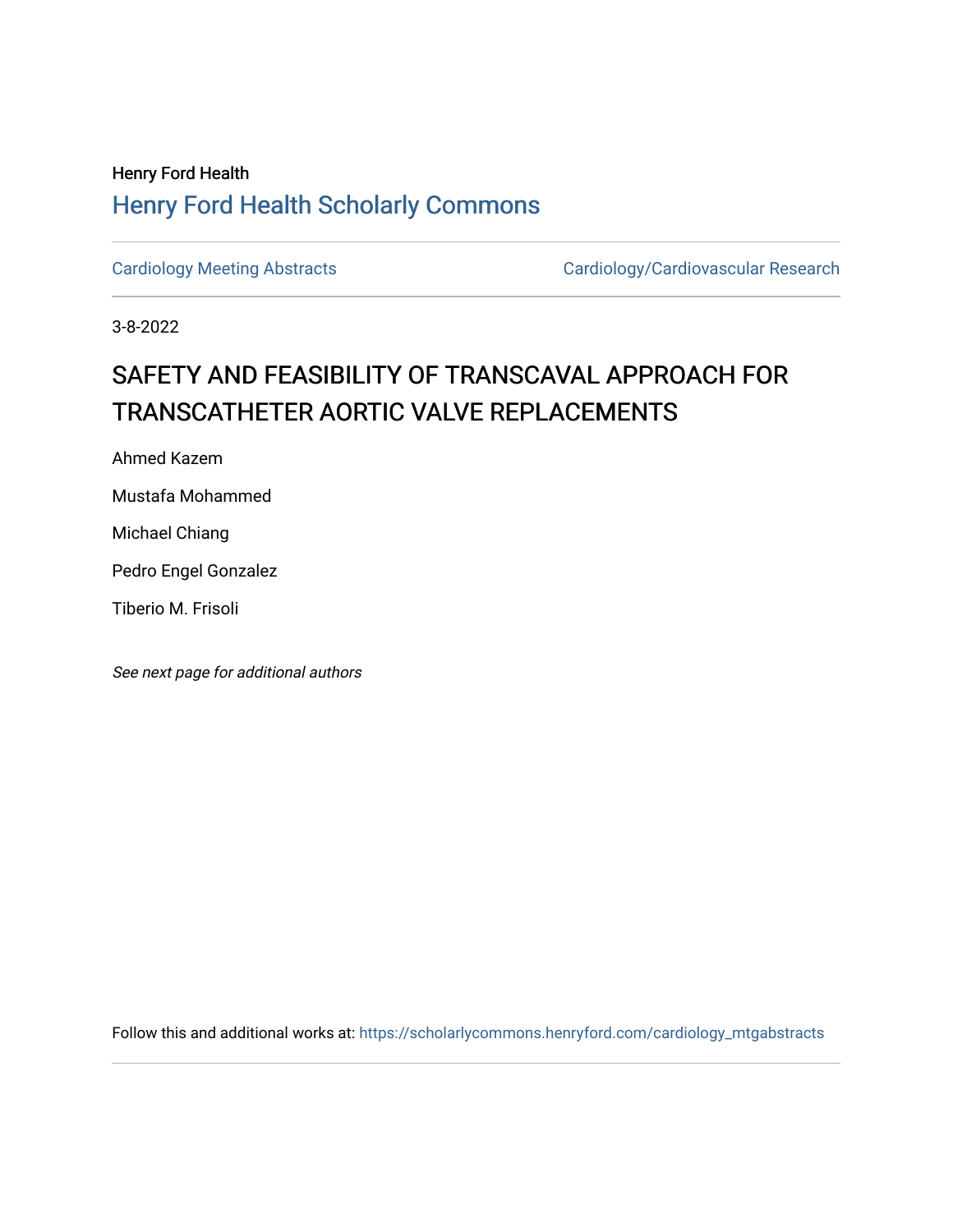## Authors

Ahmed Kazem, Mustafa Mohammed, Michael Chiang, Pedro Engel Gonzalez, Tiberio M. Frisoli, Pedro A. Villablanca, James C. Lee, Dee Dee Wang, Janet Wyman, Brian P. O'Neill, William W. O'Neill, and Marvin H. Eng